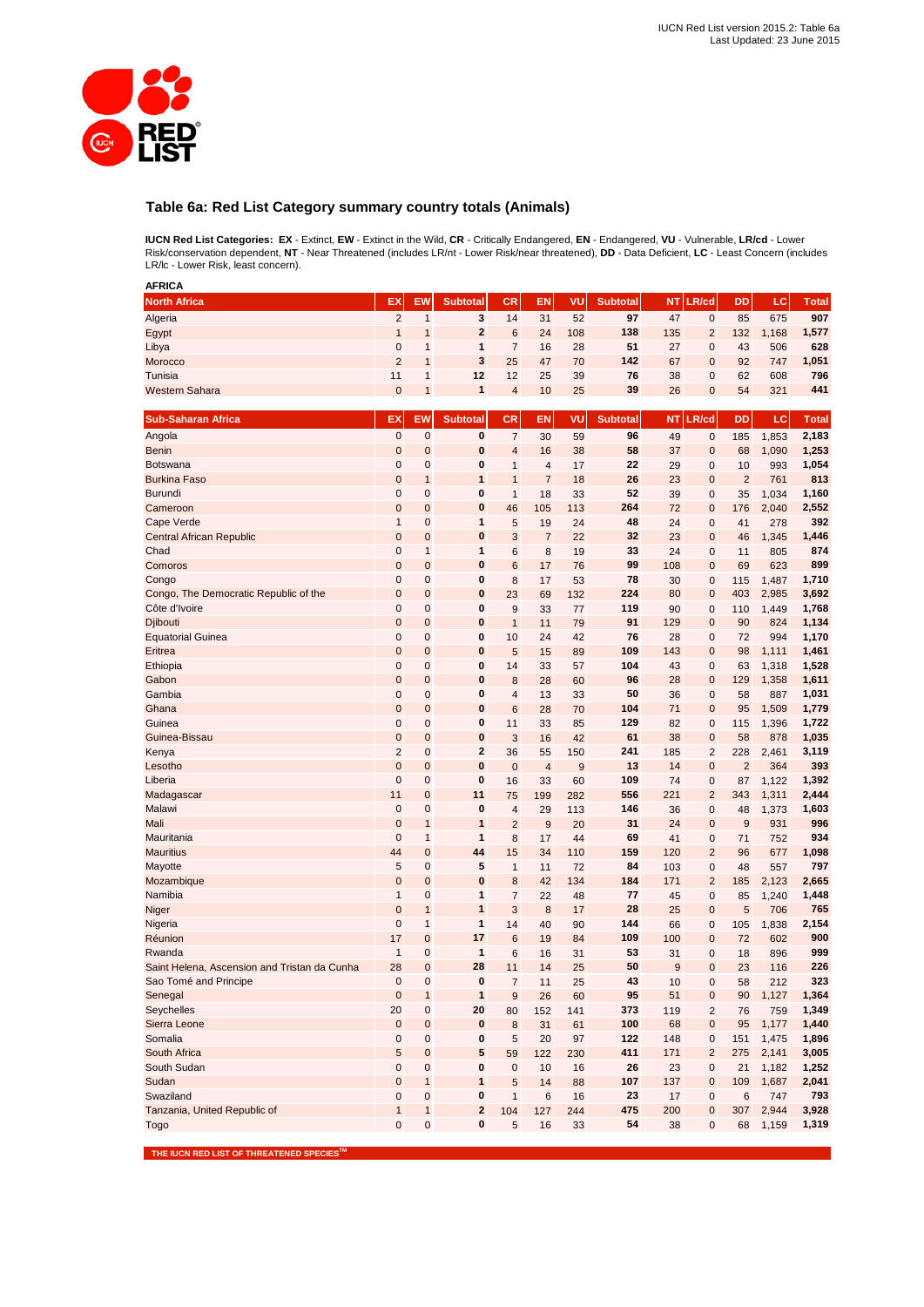| Uganda   |  | 38        | 32 | 66 | 136 | 65 | $\overline{0}$ |  | 127 1,745 2,074     |
|----------|--|-----------|----|----|-----|----|----------------|--|---------------------|
| Zambia   |  | 0 6 19 38 |    |    | 63  |    |                |  | 40 0 75 1,720 1,898 |
| Zimbabwe |  | 0 4 10 29 |    |    | 43  |    |                |  | 32 0 22 1,257 1,354 |

| <b>ANTARCTIC</b>                             |    |           |                 |            |     |               |                 |   |          |     |     |              |
|----------------------------------------------|----|-----------|-----------------|------------|-----|---------------|-----------------|---|----------|-----|-----|--------------|
| <b>Antarctic</b>                             | EX | <b>EW</b> | <b>Subtotal</b> | <b>CRI</b> | EN. | VUI           | <b>Subtotal</b> |   | NT LR/cd | DD. | LC  | <b>Total</b> |
| Antarctica                                   |    |           |                 |            |     | 4             | 6               |   |          | 28  | 59  | 101          |
| <b>Bouvet Island</b>                         | 0  |           |                 |            |     | $\mathcal{P}$ | 3               | 0 | $\Omega$ | 5   | 22  | 30           |
| <b>French Southern Territories</b>           |    |           |                 | 3          | 10  | 9             | 22              | 8 |          | 27  | 162 | 220          |
| <b>Heard Island and McDonald Islands</b>     |    |           | 0               |            | 5   |               | 12              | 4 |          | 9   | 25  | 50           |
| South Georgia and the South Sandwich Islands |    |           |                 |            | 5   | 4             | 9               |   |          | 14  | 95  | 125          |

| <b>ASIA</b>                            |              |              |          |           |           |     |                 |                |                |     |       |              |
|----------------------------------------|--------------|--------------|----------|-----------|-----------|-----|-----------------|----------------|----------------|-----|-------|--------------|
| <b>East Asia</b>                       | EX           | EW           | Subtotal | <b>CR</b> | <b>EN</b> | vu  | <b>Subtotal</b> | <b>NT</b>      | LR/cd          | DD. | c     | <b>Total</b> |
| China                                  | 4            |              | 5        | 80        | 137       | 279 | 496             | 227            |                | 922 | 2.968 | 4,619        |
| Hong Kong                              | $\mathbf{0}$ | $\mathbf{0}$ | $\bf{0}$ |           | 14        | 32  | 53              | 28             |                | 77  | 596   | 755          |
| Japan                                  | 13           | 0            | 13       | 27        | 89        | 225 | 341             | 235            | 3              | 435 | 1.827 | 2.854        |
| Korea, Democratic People's Republic of |              | $\mathbf{0}$ |          | 5         | 13        | 38  | 56              | 30             | $\mathbf{0}$   | 71  | 550   | 708          |
| Korea, Republic of                     |              | $\Omega$     |          | 5         | 17        | 47  | 69              | 34             | $\Omega$       | 100 | 636   | 840          |
| Macao                                  | $\Omega$     | $\mathbf{0}$ | $\bf{0}$ |           | 2         | 8   | 11              | $\overline{4}$ | $\mathbf{0}$   | 6   | 115   | 136          |
| Mongolia                               | $\Omega$     | $\Omega$     | 0        | 4         | 11        | 21  | 36              | 24             | $\mathbf{0}$   | 9   | 510   | 579          |
| Taiwan, Province of China              | $\Omega$     | $\mathbf{0}$ | $\bf{0}$ | 9         | 41        | 192 | 242             | 211            | $\overline{2}$ | 270 | .625  | 2.350        |

| <b>North Asia</b>         | ЕX | EW. | <b>Subtotal</b> | CR. | EN. | vul | <b>Subtotal</b> | <b>NT</b> | LR/cd | <b>DD</b> | LC.  | <b>Total</b> |
|---------------------------|----|-----|-----------------|-----|-----|-----|-----------------|-----------|-------|-----------|------|--------------|
| <b>Belarus</b>            |    |     |                 |     |     | 16  | 20              | 35        |       | 5         | 453  | 513          |
| Moldova                   |    |     |                 | 6   |     | 18  | 27              | 31        |       | 6         | 410  | 475          |
| <b>Russian Federation</b> |    |     | 4               | 25  | 44  | 93  | 162             | 102       |       | 201       | .362 | 1,831        |
| <b>Ukraine</b>            |    |     |                 |     |     | 42  | 70              | 53        |       | 67        | 760  | 953          |

| <b>South &amp; Southeast Asia</b>     | EX             | <b>EW</b>    | <b>Subtotal</b> | CR.            | EN.            | VU  | <b>Subtotal</b> | NT. | LR/cd          | <b>DD</b>      | LC.   | <b>Total</b> |
|---------------------------------------|----------------|--------------|-----------------|----------------|----------------|-----|-----------------|-----|----------------|----------------|-------|--------------|
| Bangladesh                            | $\mathbf{0}$   |              | 1               | 15             | 36             | 65  | 116             | 78  | $\mathbf{0}$   | 78             | 1,192 | 1,465        |
| <b>Bhutan</b>                         | $\mathbf 0$    | $\mathbf{0}$ | $\mathbf{0}$    | $\overline{7}$ | 12             | 34  | 53              | 42  | $\mathbf{0}$   | $\overline{7}$ | 686   | 788          |
| <b>British Indian Ocean Territory</b> | 0              | $\mathbf{0}$ | $\bf{0}$        | $\mathbf{1}$   | 8              | 71  | 80              | 104 | 2              | 38             | 484   | 708          |
| <b>Brunei Darussalam</b>              | $\mathbf 0$    | $\mathbf{0}$ | $\bf{0}$        | 5              | 13             | 67  | 85              | 130 | $\mathbf{0}$   | 77             | 828   | 1,120        |
| Cambodia                              | 0              | $\mathbf{0}$ | $\mathbf 0$     | 20             | 46             | 141 | 207             | 170 | $\mathbf{0}$   | 176            | 1,541 | 2,094        |
| <b>Disputed Territory</b>             | $\mathbf 0$    | $\mathbf{0}$ | $\bf{0}$        | $\mathbf 0$    |                | 1   | $\overline{2}$  | 1   | $\mathbf 0$    | 6              | 170   | 179          |
| India                                 | $\mathbf{0}$   | $\mathbf 0$  | 0               | 75             | 202            | 378 | 655             | 333 | $\overline{2}$ | 756            | 3,107 | 4,853        |
| Indonesia                             | $\overline{2}$ | $\mathbf{0}$ | $\overline{2}$  | 74             | 196            | 550 | 820             | 561 | $\overline{4}$ | 898            | 3.751 | 6,036        |
| Lao People's Democratic Republic      | $\mathbf{0}$   | $\mathbf{0}$ | $\mathbf{0}$    | 26             | 50             | 93  | 169             | 92  | $\mathbf 0$    | 220            | 1,426 | 1,907        |
| Malaysia                              | $\mathbf{1}$   | $\mathbf{0}$ | $\mathbf{1}$    | 55             | 98             | 378 | 531             | 393 | $\mathbf{3}$   | 369            | 2,472 | 3,769        |
| <b>Maldives</b>                       | $\mathbf{0}$   | $\mathbf{0}$ | $\bf{0}$        | $\overline{2}$ | 10             | 57  | 69              | 88  | 2              | 64             | 632   | 855          |
| Myanmar                               | 0              | $\mathbf{0}$ | $\mathbf{0}$    | 22             | 60             | 158 | 240             | 268 | 3              | 401            | 2,336 | 3,248        |
| Nepal                                 | $\mathbf{0}$   | $\mathbf{0}$ | $\mathbf{0}$    | 13             | 24             | 51  | 88              | 66  | $\mathbf 0$    | 64             | 1,250 | 1,468        |
| Philippines                           | $\mathbf 0$    | $\mathbf{0}$ | $\bf{0}$        | 47             | 97             | 384 | 528             | 320 | 5              | 471            | 2,034 | 3,358        |
| Singapore                             | $\mathbf{1}$   | $\mathbf{0}$ | $\mathbf 1$     | 9              | 21             | 199 | 229             | 229 | 3              | 128            | 1,199 | 1,789        |
| Sri Lanka                             | 20             | $\mathbf{0}$ | 20              | 61             | 96             | 132 | 289             | 171 | 10             | 133            | 1,225 | 1,848        |
| Thailand                              | $\overline{2}$ | $\mathbf{0}$ | $\overline{2}$  | 35             | 91             | 319 | 445             | 373 | 2              | 525            | 2,868 | 4,215        |
| <b>Timor-Leste</b>                    | 0              | $\mathbf{0}$ | $\bf{0}$        | 3              | $\overline{7}$ | 10  | 20              | 25  | $\mathbf{0}$   | 41             | 459   | 545          |
| Viet Nam                              | 0              | $\mathbf{0}$ | 0               | 44             | 89             | 233 | 366             | 254 | 2              | 597            | 2,363 | 3,582        |

| <b>West &amp; Central Asia</b>  | EX             | <b>EW</b>    | <b>Subtotal</b> | CR.            | EN.            | VU  | <b>Subtotal</b> | NT  | LR/cd          | <b>DD</b> | LC.   | <b>Total</b> |
|---------------------------------|----------------|--------------|-----------------|----------------|----------------|-----|-----------------|-----|----------------|-----------|-------|--------------|
| Afghanistan                     | 0              | $\mathbf 0$  | 0               | $\overline{4}$ | 8              | 21  | 33              | 22  | 0              | 15        | 549   | 619          |
| Armenia                         | $\mathbf 0$    | $\mathbf{0}$ | 0               | 5              | 11             | 24  | 40              | 35  | $\mathbf 0$    | 14        | 450   | 539          |
| Azerbaijan                      | 0              |              | 1               | 13             | 9              | 28  | 50              | 39  | 0              | 36        | 551   | 677          |
| <b>Bahrain</b>                  | $\mathbf 0$    | $\mathbf 0$  | 0               | $\overline{2}$ | $\overline{4}$ | 26  | 32 <sub>2</sub> | 50  | $\mathbf 0$    | 21        | 418   | 521          |
| Cyprus                          | 0              | $\mathbf 0$  | 0               | 5              | 17             | 20  | 42              | 27  | $\mathbf{0}$   | 49        | 482   | 600          |
| Georgia                         | $\pmb{0}$      | $\mathbf{0}$ | 0               | 8              | 11             | 34  | 53              | 45  | $\mathbf 0$    | 20        | 533   | 651          |
| Iran, Islamic Republic of       | 0              | $\mathbf 1$  | 1               | 16             | 23             | 79  | 118             | 99  | $\mathbf{0}$   | 120       | 1,103 | 1,441        |
| Iraq                            | $\mathbf{1}$   | $\mathbf{0}$ | 1               | $\overline{7}$ | 14             | 47  | 68              | 63  | 0              | 31        | 690   | 853          |
| Israel                          | $\overline{4}$ | $\mathbf{0}$ | 4               | 14             | 37             | 101 | 152             | 132 | 0              | 97        | ,060  | 1,445        |
| Jordan                          | $\mathbf 0$    | $\mathbf 0$  | 0               | 5              | 18             | 78  | 101             | 121 | $\mathbf{0}$   | 62        | 844   | 1,128        |
| Kazakhstan                      | 0              |              | 1               | 13             | 15             | 34  | 62              | 33  | $\mathbf 0$    | 46        | 672   | 814          |
| Kuwait                          | $\mathbf{1}$   | $\mathbf{0}$ | 1               | $\mathbf{1}$   | $\overline{7}$ | 34  | 42              | 53  | $\mathbf 0$    | 25        | 514   | 635          |
| Kyrgyzstan                      | $\mathbf{0}$   | $\mathbf{0}$ | 0               | $\mathbf{1}$   | $\overline{7}$ | 19  | 27              | 18  | 0              | 8         | 418   | 471          |
| Lebanon                         | $\mathbf{0}$   | $\mathbf 0$  | 0               | 6              | 25             | 33  | 64              | 32  | $\mathbf 0$    | 39        | 549   | 684          |
| Oman                            | 0              | $\mathbf 0$  | 0               | 3              | 17             | 64  | 84              | 93  | $\mathbf{0}$   | 102       | 873   | 1,152        |
| Pakistan                        | $\mathbf 0$    | $\mathbf{0}$ | 0               | 9              | 27             | 81  | 117             | 99  | $\mathbf 0$    | 64        | 1,138 | 1,418        |
| Palestinian Territory, Occupied | 0              | $\mathbf 0$  | 0               | $\overline{4}$ | 8              | 12  | 24              | 16  | 0              | 10        | 336   | 386          |
| Qatar                           | $\mathbf 0$    | $\mathbf 0$  | 0               | 3              | $\overline{2}$ | 30  | 35              | 54  | $\mathbf{0}$   | 18        | 438   | 545          |
| Saudi Arabia                    | $\mathbf{1}$   | $\mathbf{0}$ | 1               | 5              | 14             | 97  | 116             | 145 | $\overline{2}$ | 106       | ,055  | 1,425        |
| <b>Syrian Arab Republic</b>     | $\mathbf{1}$   | $\mathbf{0}$ | 1               | 16             | 34             | 54  | 104             | 43  | $\mathbf{0}$   | 51        | 678   | 877          |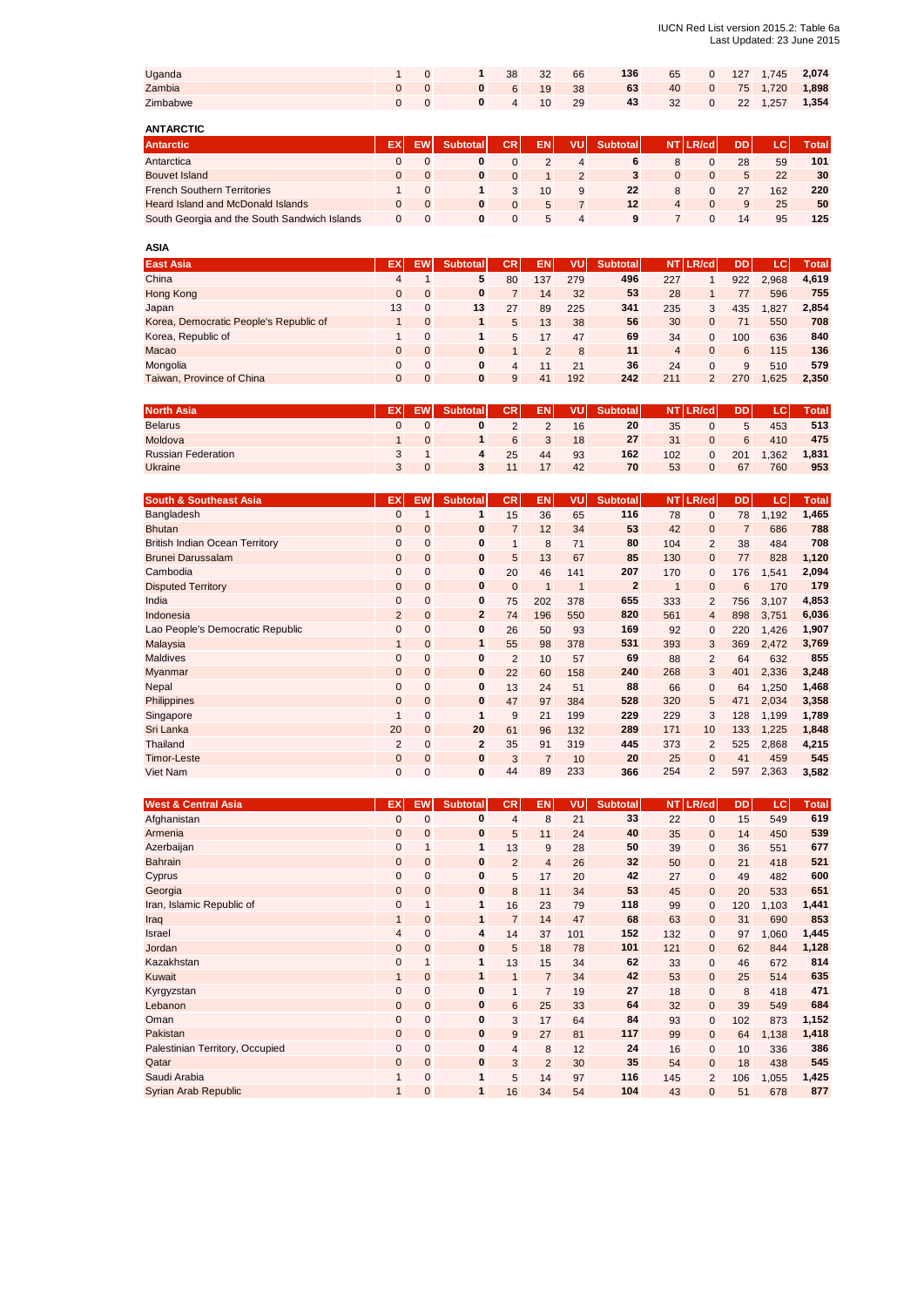#### IUCN Red List version 2015.2: Table 6a Last Updated: 23 June 2015

| Tajikistan                  |                |   |    |    | 20  | 29  | 17  |     | 411  | 474   |
|-----------------------------|----------------|---|----|----|-----|-----|-----|-----|------|-------|
| <b>Turkey</b>               | $\overline{4}$ | 4 | 65 | 97 | 105 | 267 | 93  | 110 | .056 | 1,530 |
| Turkmenistan                |                |   | 10 | 8  | 27  | 45  | 24  | 30  | 529  | 629   |
| <b>United Arab Emirates</b> |                |   | 3  | 9  | 36  | 48  | 61  | 47  | 601  | 757   |
| Uzbekistan                  |                |   | 8  |    | 22  | 37  | 22  |     | 447  | 523   |
| Yemen                       |                |   | 4  | 16 | 105 | 125 | 159 | 135 | .082 | 1,503 |

**EUROPE**

| <b>Europe</b>                              | EX                  | EW                            | <b>Subtotal</b>         | <b>CR</b>      | EN                      | VU             | <b>Subtotal</b>         | <b>NT</b>      | LR/cd        | <b>DD</b>      | LC    | <b>Total</b> |
|--------------------------------------------|---------------------|-------------------------------|-------------------------|----------------|-------------------------|----------------|-------------------------|----------------|--------------|----------------|-------|--------------|
| Åland Islands                              | $\mathbf 0$         | $\mathbf 0$                   | $\mathbf{0}$            | $\mathbf 0$    | $\overline{0}$          | $\mathbf 0$    | $\bf{0}$                | $\mathbf{0}$   | $\mathbf{0}$ | $\overline{1}$ | 15    | 16           |
| Albania                                    | $\overline{1}$      | $\mathbf 0$                   | $\mathbf{1}$            | 14             | 39                      | 59             | 112                     | 62             | $\mathbf{0}$ | 59             | 758   | 992          |
| Andorra                                    | $\mathbf 0$         | $\mathbf 0$                   | $\bf{0}$                | $\mathbf 0$    | $\overline{2}$          | 9              | 11                      | 17             | $\mathbf 0$  | 5              | 272   | 305          |
| Austria                                    | 3                   | $\overline{0}$                | 3                       | 23             | 28                      | 42             | 93                      | 70             | $\mathbf{0}$ | 56             | 725   | 947          |
| Belgium                                    | $\mathbf{1}$        | $\mathbf 0$                   | 1                       | $\overline{4}$ | 6                       | 20             | 30                      | 40             | $\mathbf 0$  | 31             | 597   | 699          |
| Bosnia and Herzegovina                     | $\mathbf 0$         | $\mathbf 0$                   | 0                       | $\overline{7}$ | 25                      | 52             | 84                      | 50             | $\mathbf 0$  | 66             | 715   | 915          |
| <b>Bulgaria</b>                            | $\mathbf 0$         | $\Omega$                      | $\bf{0}$                | 13             | 13                      | 53             | 79                      | 66             | $\mathbf 0$  | 57             | 778   | 980          |
| Croatia                                    | $\mathbf{1}$        | $\mathbf 0$                   | $\mathbf{1}$            | 28             | 40                      | 83             | 151                     | 67             | $\mathbf 0$  | 99             | 884   | 1,202        |
| <b>Czech Republic</b>                      | $\mathbf 0$         | $\mathbf 0$                   | $\bf{0}$                | 3              | 8                       | 24             | 35                      | 47             | $\mathbf 0$  | 34             | 610   | 726          |
| <b>Denmark</b>                             | $\mathbf 0$         | $\mathbf 0$                   | $\bf{0}$                | 4              | 9                       | 22             | 35                      | 35             | $\mathbf{0}$ | 24             | 564   | 658          |
| Estonia                                    | $\mathbf 0$         | $\mathbf 0$                   | $\bf{0}$                | $\overline{2}$ | $\overline{\mathbf{4}}$ | 11             | 17                      | 22             | $\mathbf 0$  | 5              | 477   | 521          |
| <b>Faroe Islands</b>                       | $\overline{1}$      | $\overline{0}$                | $\overline{1}$          | $\overline{1}$ | $\overline{4}$          | 9              | 14                      | 5              | $\mathbf{0}$ | 11             | 182   | 213          |
| Finland                                    | $\mathbf 0$         | $\mathbf 0$                   | $\bf{0}$                | 3              | 5                       | 15             | 23                      | 30             | $\mathbf 0$  | 9              | 498   | 560          |
| France                                     | $\overline{7}$      | $\mathbf{0}$                  | $\overline{7}$          | 24             | 47                      | 132            | 203                     | 126            | $\mathbf 0$  | 240            | 1,194 | 1,770        |
| Germany                                    | $\overline{4}$      | $\mathbf 0$                   | $\overline{\mathbf{4}}$ | 15             | 26                      | 49             | 90                      | 76             | $\mathbf{0}$ | 75             | 791   | 1,036        |
| Gibraltar                                  | $\mathbf 0$         | $\mathbf 0$                   | $\bf{0}$                | $\overline{2}$ | 8                       | 16             | 26                      | 16             | $\mathbf 0$  | 28             | 340   | 410          |
| Greece                                     | $\mathbf{1}$        | $\mathbf 0$                   | 1                       | 50             | 72                      | 111            | 233                     | 110            | $\mathbf 0$  | 195            | 1,062 | 1,601        |
| Greenland                                  | $\mathbf{1}$        | $\mathbf 0$                   | $\mathbf{1}$            | $\mathbf 0$    | $\overline{7}$          | 9              | 16                      | 6              | $\mathbf 0$  | 11             | 123   | 157          |
| Guernsey                                   | $\mathbf 0$         | $\mathbf 0$                   | 0                       | 1              | 0                       | $\mathbf{1}$   | $\overline{2}$          | $\overline{2}$ | $\mathbf 0$  | 6              | 75    | 85           |
| Holy See (Vatican City State)              | $\overline{0}$      | $\overline{0}$                | $\bf{0}$                | $\overline{0}$ | $\overline{0}$          | $\mathbf{1}$   | $\mathbf{1}$            | $\overline{4}$ | $\mathbf 0$  | $\overline{2}$ | 21    | 28           |
| Hungary                                    | $\mathbf 0$         | $\mathbf 0$                   | $\bf{0}$                | 5              | 12                      | 40             | 57                      | 47             | $\mathbf 0$  | 46             | 599   | 749          |
| Iceland                                    | $\mathbf{1}$        | $\mathbf 0$                   | $\mathbf{1}$            | $\overline{2}$ | 8                       | 11             | 21                      | 12             | $\mathbf{0}$ | 20             | 193   | 247          |
| Ireland                                    | $\mathbf{1}$        | $\mathbf 0$                   | $\mathbf{1}$            | 6              | 10                      | 22             | 38                      | 23             | $\mathbf{0}$ | 41             | 462   | 565          |
| Isle of Man                                | $\mathbf 0$         | $\mathbf 0$                   | $\bf{0}$                | $\overline{1}$ | $\mathbf{1}$            | $\overline{1}$ | 3                       | $\overline{1}$ | $\mathbf 0$  | $\overline{4}$ | 49    | 57           |
| Italy                                      | $\overline{2}$      | $\mathbf 0$                   | $\overline{2}$          | 24             | 52                      | 136            | 212                     | 148            | $\mathbf{0}$ | 211            | 1,143 | 1,716        |
| Jersey                                     | $\overline{0}$      | $\overline{0}$                | $\bf{0}$                | $\mathbf{1}$   | $\overline{0}$          | $\overline{2}$ | 3                       | $\overline{1}$ | $\mathbf{0}$ | 6              | 86    | 96           |
| Latvia                                     | $\mathbf 0$         | 0                             | 0                       | $\overline{2}$ | 5                       | 18             | 25                      | 32             | $\mathbf 0$  | 11             | 512   | 580          |
| Liechtenstein                              | $\overline{0}$      | $\overline{0}$                | $\bf{0}$                | $\Omega$       | $\overline{1}$          | 3              | $\overline{\mathbf{4}}$ | 19             | $\mathbf{0}$ | 6              | 357   | 386          |
| Lithuania                                  | $\mathbf 0$         | $\mathbf 0$                   | $\bf{0}$                | $\overline{2}$ | 3                       | 16             | 21                      | 30             | $\mathbf 0$  | 10             | 490   | 551          |
| Luxembourg                                 | $\overline{0}$      | $\overline{0}$                | $\bf{0}$                | $\overline{2}$ | 3                       | $\overline{4}$ | 9                       | 21             | $\mathbf{0}$ | 10             | 402   | 442          |
| Macedonia, the former Yugoslav Republic of | $\overline{2}$      | $\mathbf 0$                   | $\overline{2}$          | 17             | 30                      | 53             | 100                     | 42             | $\mathbf{0}$ | 40             | 618   | 802          |
| Malta                                      | $\mathbf 0$         | $\overline{0}$                | $\bf{0}$                | $\overline{4}$ | 8                       | 15             | 27                      | 21             | $\mathbf{0}$ | 31             | 390   | 469          |
| Monaco                                     | $\mathbf 0$         | $\mathbf 0$                   | $\bf{0}$                | $\mathbf{1}$   | 6                       | 9              | 16                      | 9              | $\mathbf 0$  | 15             | 219   | 259          |
| Montenegro                                 | $\overline{1}$      | $\overline{0}$                | $\mathbf{1}$            | 14             | 29                      | 40             | 83                      | 59             | $\mathbf 0$  | 65             | 742   | 950          |
| Netherlands                                | $\mathbf{1}$        | $\mathbf 0$                   | 1                       | 5              | 5                       | 19             | 29                      | 40             | $\mathbf 0$  | 31             | 604   | 705          |
| Norway                                     | $\overline{0}$      | $\mathbf 0$                   | $\bf{0}$                | 3              | 10                      | 27             | 40                      | 38             | $\mathbf{0}$ | 24             | 546   | 648          |
| Poland                                     | $\mathbf{1}$        | $\mathbf 0$                   | 1                       | 3              | 11                      | 27             | 41                      | 50             | $\mathbf{0}$ | 26             | 662   | 780          |
| Portugal                                   | $\overline{2}$      | $\mathbf 0$                   | $\overline{2}$          | 35             | 43                      | 97             | 175                     | 76             | $\mathbf{1}$ | 170            | 843   | 1,267        |
| Romania                                    | $\overline{2}$      | $\mathbf 0$                   | $\overline{2}$          | 13             | 15                      | 52             | 80                      | 62             | $\mathbf{0}$ | 60             | 751   | 955          |
| San Marino                                 | $\mathbf 0$         | $\mathbf 0$                   | $\bf{0}$                | $\mathbf 0$    | $\mathbf 0$             | $\overline{1}$ | $\mathbf{1}$            | 5              | $\mathbf{0}$ | $\overline{2}$ | 56    | 64           |
| Serbia                                     | $\mathbf 0$         | 0                             | $\bf{0}$                | 8              | 10                      | 33             | 51                      | 53             | $\mathbf 0$  | 19             | 654   | 777          |
| Slovakia                                   | $\mathbf 0$         | $\overline{0}$                | $\bf{0}$                | 3              | 8                       | 27             | 38                      | 51             | $\mathbf{0}$ | 39             | 629   | 757          |
| Slovenia                                   | $\mathbf 0$         | 0                             | $\bf{0}$                | 6              | 25                      | 87             | 118                     | 49             | $\mathbf 0$  | 68             | 825   | 1,060        |
|                                            | $\overline{2}$      | $\overline{0}$                | $\overline{2}$          | 56             | 97                      |                | 338                     |                |              |                |       | 2,159        |
| Spain                                      | $\mathbf 0$         |                               | $\bf{0}$                |                |                         | 185            | 5                       | 198            | $\mathbf 0$  | 380            | 1,241 | 88           |
| Svalbard and Jan Mayen<br>Sweden           |                     | $\mathbf 0$<br>$\overline{0}$ |                         | 0              | $\mathbf{1}$            | $\overline{4}$ |                         | 3              | $\mathbf 0$  | 5              | 75    | 701          |
|                                            | $\mathbf 0$         |                               | $\bf{0}$                | $\overline{2}$ | 8                       | 21             | 31                      | 44             | $\mathbf 0$  | 25             | 601   |              |
| Switzerland                                | 6<br>$\overline{2}$ | 0                             | 6<br>$\overline{2}$     | 3<br>9         | 14                      | 41<br>43       | 58<br>71                | 63             | $\mathbf 0$  | 53             | 677   | 857          |
| <b>United Kingdom</b>                      |                     | $\Omega$                      |                         |                | 19                      |                |                         | 51             | $\Omega$     | 52             | 619   | 795          |

### **NORTH & CENTRAL AMERICA**

| <b>Mesoamerica</b> | ЕX           |              | Subtotal | CR.            | EN. | VUI | <b>Subtotal</b> | <b>NT</b> | LR/cd        | DD  | .cr   | Total |
|--------------------|--------------|--------------|----------|----------------|-----|-----|-----------------|-----------|--------------|-----|-------|-------|
| <b>Belize</b>      |              |              |          | 9              | 17  | 56  | 82              | 56        |              | 64  | 1.245 | 1.448 |
| Costa Rica         | 3            | $\mathbf{0}$ | 3        | 30             | 55  | 107 | 192             | 101       | $\mathbf{0}$ | 202 | 2.291 | 2,789 |
| El Salvador        | $\Omega$     |              | 0        | $\overline{4}$ | 16  | 34  | 54              | 47        | $\mathbf{0}$ | 82  | 1.270 | 1,453 |
| Guatemala          |              | $\Omega$     | 1.       | 37             | 64  | 84  | 185             | 82        | $\mathbf{0}$ | 129 | 1.878 | 2,275 |
| <b>Honduras</b>    | 3            | $\mathbf 0$  | 3        | 45             | 55  | 74  | 174             | 80        |              | 132 | 1.997 | 2,386 |
| <b>Mexico</b>      | 25           | 6            | 31       | 193            | 246 | 293 | 732             | 187       |              | 507 | 3.453 | 4,911 |
| Nicaragua          |              |              |          | 10             | 23  | 64  | 97              | 75        |              | 150 | .952  | 2.275 |
| Panama             | $\mathbf{0}$ |              | $\bf{0}$ | 33             | 47  | 90  | 170             | 105       | 0            | 272 | 2.362 | 2.909 |

| <b>Caribbean Islands</b> | ΕX             | <b>Subtotal</b> | CR I | ΕN | VU | <b>Subtotal</b> |    | NT LR/cd     | DD | <b>AC</b> | <b>Total</b> |
|--------------------------|----------------|-----------------|------|----|----|-----------------|----|--------------|----|-----------|--------------|
| Anguilla                 |                | 0               | 5    | 10 | 32 | 47              | 16 |              | 32 | 496       | 591          |
| Antigua and Barbuda      |                |                 |      | 10 | 32 | 49              | 21 | $\mathbf{0}$ | 39 | 610       | 720          |
| Aruba                    |                | $\mathbf{0}$    |      |    | 21 | 27              | 14 | $\Omega$     | 23 | 469       | 533          |
| <b>Bahamas</b>           | $\mathcal{P}$  | $\mathbf{2}$    | 10   | 15 | 48 | 73              | 30 |              | 79 | 844       | 1,028        |
| <b>Barbados</b>          |                | $\mathbf{0}$    | 8    | 8  | 32 | 48              | 21 |              | 37 | 610       | 716          |
| <b>Bermuda</b>           | $\overline{4}$ | 4               | 27   | 9  | 20 | 56              | 19 | $\mathbf{0}$ | 30 | 397       | 506          |